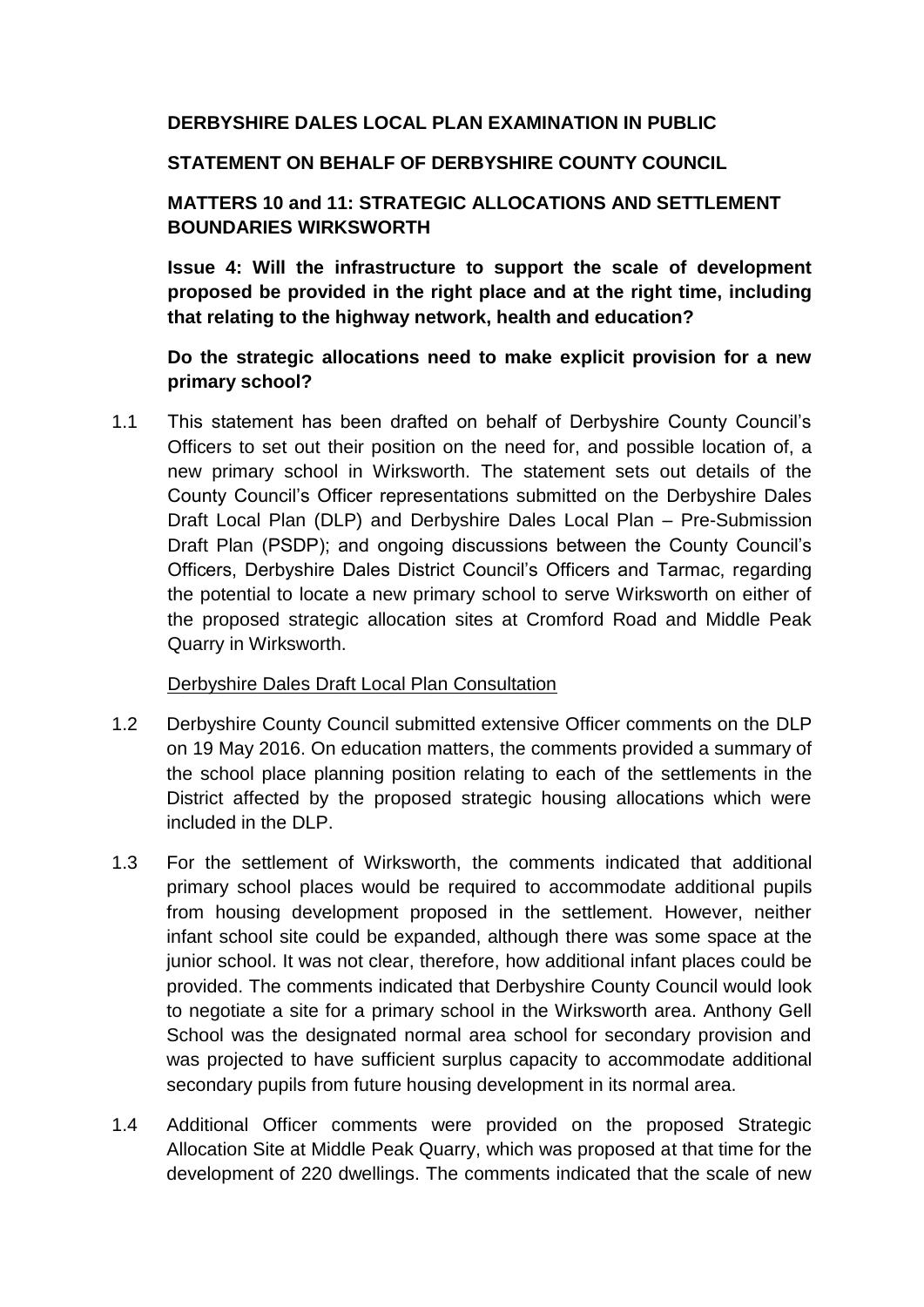housing growth proposed for Wirksworth would require additional primary school places to be provided to accommodate additional pupils from proposed housing developments.. The comments added that Derbyshire County Council had previously safeguarded land at The Meadows in Wirksworth for a potential new school site but the physical extent of the site was insufficient to accommodate a new school of the scale required to meet housing growth in Wirksworth. The site has since been de-notified by the County Council (see below).

1.5 The comments went on to indicate that, given the scale and extent of Middle Peak Quarry and the proposed area that had been identified in the allocation, it was considered that the proposed allocation may have potential to accommodate a new primary school to meet the future growth needs that were proposed in the Local Plan for Wirksworth. Derbyshire County Council's Officers would therefore welcome the opportunity to explore this potential further with Derbyshire Dales District Council. It was also noted that the scale of the site in the proposed allocation could also potentially accommodate other uses such as business and commercial uses which, together with the 220 dwellings and potential site for a school, could provide for a sustainable mixed-use development.

Derbyshire Dales Local Plan – Pre-Submission Draft Plan

- 1.6 Derbyshire County Council provided extensive Officer comments on the PSDP on 22 September 2016. On education matters generally, the comments largely reaffirmed comments made on the DLP noting that the vast majority of the housing allocations set out in the DLP had been carried forward unchanged into the PSDP and so the comments previously made by the County Council remained largely relevant to the PSDP.
- 1.7 The comments went on to note, however, that some changes had been made to the proposed housing allocations in the PSDP from those set out in the DLP, particularly the deletion of a number of sites, inclusion of two new sites in Matlock and Tansley and the significant increase in the site capacity identified for the allocation at Middle Peak Quarry, Wirksworth from 220 to 645 dwellings. These changes would have some additional implications for school place provision in the normal area schools relating to the proposed allocations. In order to ensure that the assessment of school place provision was up-to-date, Derbyshire Dales District Council was requested to consult further with Derbyshire County Council's Children's Services Officers, once the final housing allocations had been confirmed for inclusion in the Submission Local Plan.
- 1.8 The comments on school place capacity in each of the settlements of the District made on the DLP were largely reaffirmed. For Wirksworth, the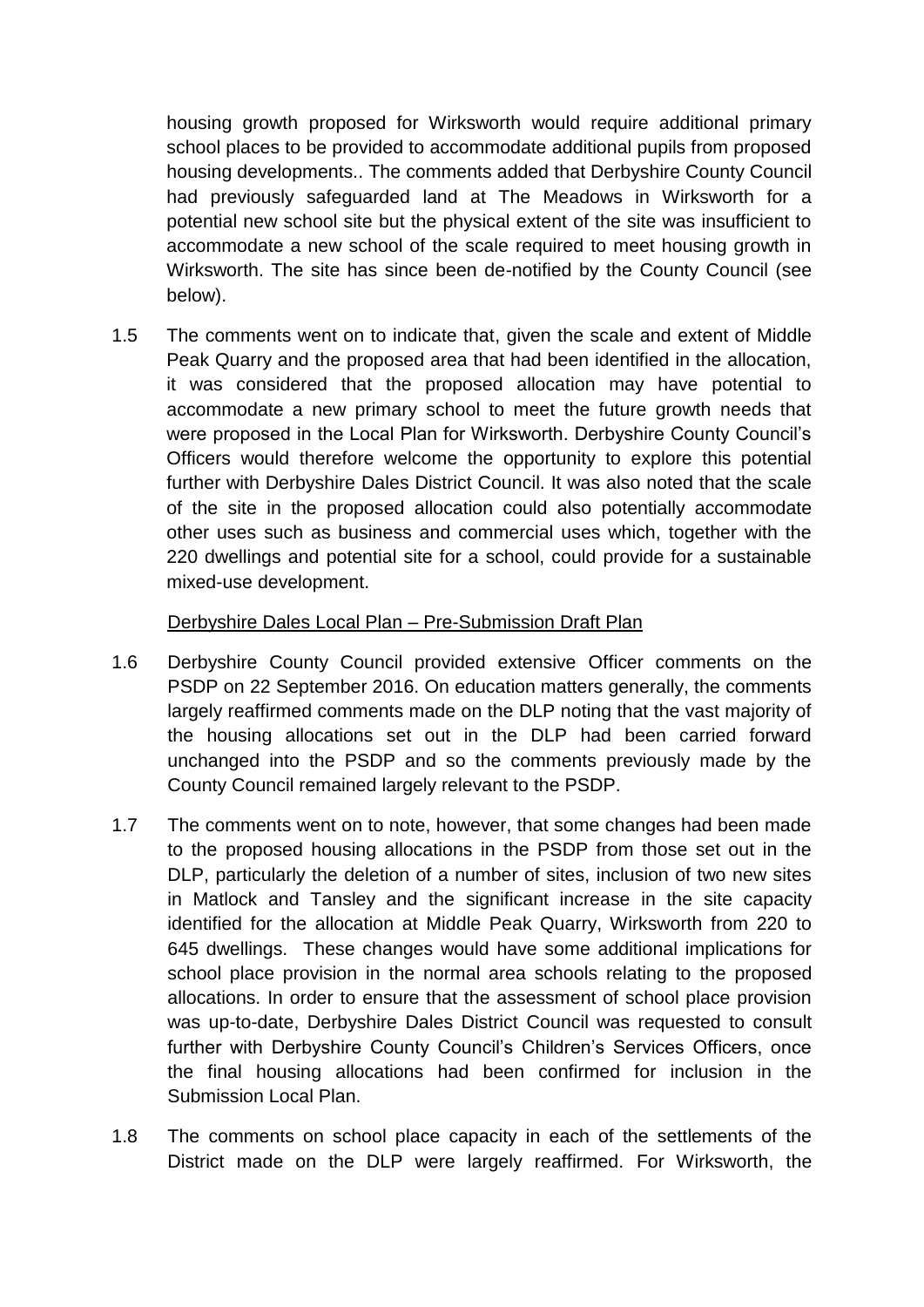comments indicated that additional primary school places would be required to accommodate the pupils from proposed new housing development in the PSDP. However, neither infant school could be expanded, although there was some space at the junior school. It was not clear therefore how additional infant places could be provided. Derbyshire County Council would therefore look to negotiate a site for a primary school in the Wirksworth area. The comments highlighted that Anthony Gell School was the designated normal area school for secondary provision and would not have sufficient places for all the secondary pupils generated from the proposed level of housing in Wirksworth if the Middle Peak Quarry allocation went ahead for 645 dwellings and therefore developer contributions could be required for secondary school provision.

- 1.9 Specific comments were also made in respect of the proposed Middle Peak Quarry allocation. The comments indicated that, given the scale and extent of the Middle Peak Quarry site and the proposed area that had been identified in the allocation, it was considered that the proposed allocation may have potential to accommodate a new primary school to meet the future growth needs that were proposed for Wirksworth in the PSDP. The increase in proposed housing provision on the site from 220 to 645 dwellings could provide appropriate justification for the provision of a new primary school on the site to serve both the needs of the new pupils generated by the housing development itself and other housing growth identified for Wirksworth. Consequently, the comments indicated that Derbyshire County Council's Officers would welcome the opportunity to explore this potential further with Derbyshire Dales District Council and the site owners / promoters (Tarmac).
- 1.10 The comments concluded by stating that in the meantime, it was welcomed and supported that Policy DS7: Land at Middle Peak Quarry had been amended from that set out in the DLP to include recognition that the proposed housing allocation would require the 'provision of a replacement primary school for Wirksworth'.

#### Notification of Site at Cromford Road, Wirksworth

1.11 On 2 February 2016, Derbyshire County Council's Cabinet approved the notification of a site at Cromford Road, Wirksworth for a new primary school to serve the town. Cabinet also approved the de-notification of a site at The Meadows in Wirksworth, which had previously been formally notified for a new primary school site by Derbyshire County Council on 11 March 2002. The Cabinet report noted that a plan to replace the two infant schools and the junior school in Wirksworth on the site at The Meadows was initiated under the Church of England's Private Finance Initiative in 2004/05 but did not come to fruition. Officers of the County Council had been involved in discussions with the Head Teachers of the infant and junior schools, which had identified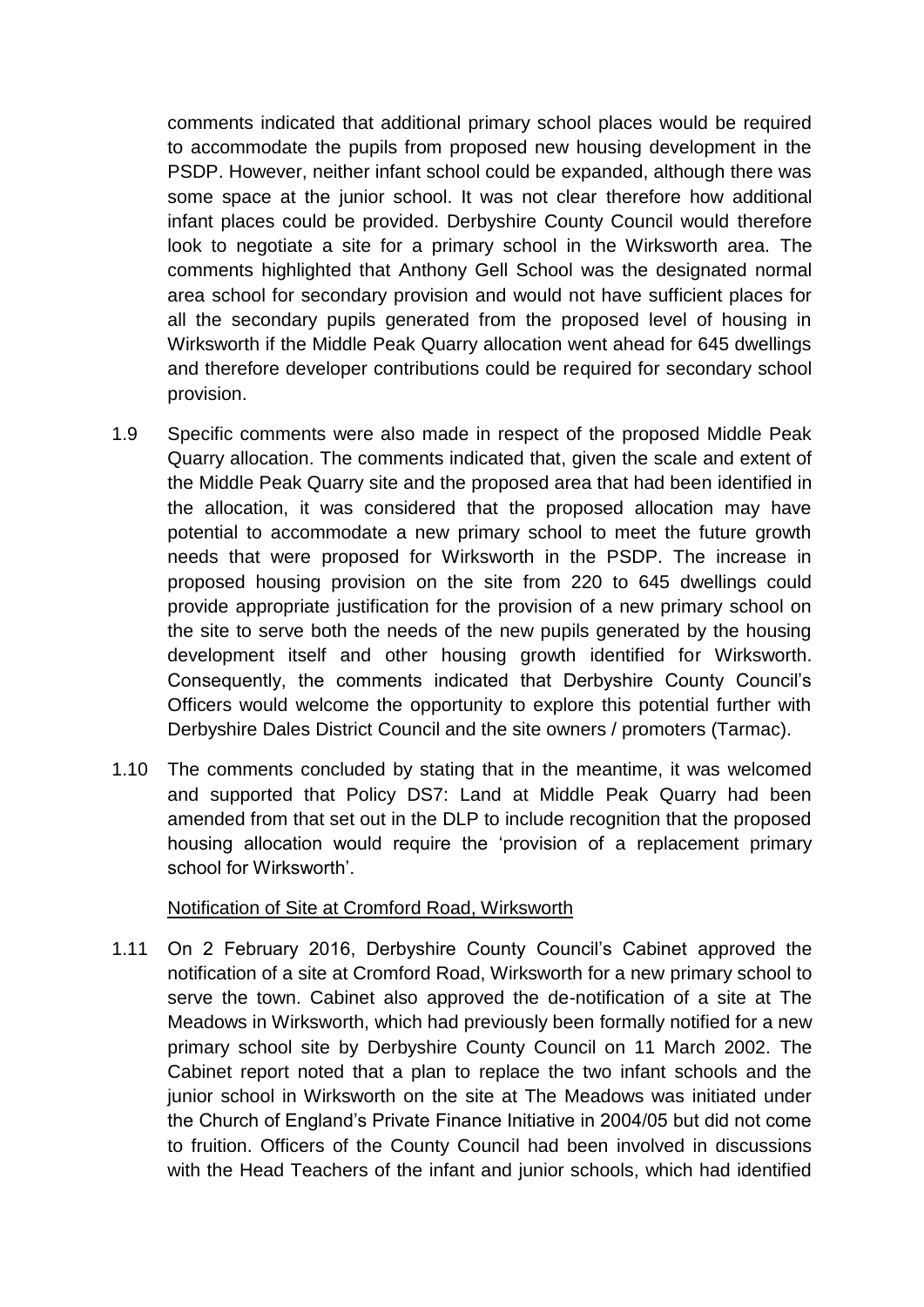the need to consider a potential new location for a primary school, which had led to the proposal by Derbyshire County Council's Officers that the existing notified site at The Meadows should be de-notified and a more appropriate site be identified within the District Council's emerging Local Plan.

- 1.12 The Cabinet report indicated that a new site had been identified for notification at Cromford Road, Wirksworth (which was owned by Tarmac /La Farge), which had been discussed with the District Council's Officers. The County Council's Officers considered that The Meadows site had many issues of concern for its potential development as a school site, whilst the area proposed for notification at Cromford Road could have a positive impact on the community and future housing development. Subject to Cabinet's approval of the notification of the Cromford Road site, Officers would approach the owner of the site formally for more detailed discussions in the future.
- 1.13 The Cabinet decision on the proposed notification of the Cromford Road site, was made prior to the publication of the Derbyshire Dales DLP and PSDP, which identified the site and a wider area of land in Tarmac's ownership as a mixed-use housing and employment allocation. Discussions have been ongoing since then between Officers of the County Council and District Council regarding the proposed notification of a suitable site in Wirksworth. The DLP and PSDP also proposed the allocation of land at Middle Peak Quarry in Wirksworth in Tarmac's ownership as a Strategic Housing Allocation Site. During the course of public consultation on the DLP and PSDP, Derbyshire County Council's Officers held discussions with Tarmac regarding the potential of the Middle Peak Quarry site to accommodate a new primary school. These discussions are still ongoing for which further details are set out below.
- 1.14 Pending the outcome of further discussions on the Middle Peak Quarry site, Derbyshire County Council's Head of Planning Services wrote to the Corporate Director and Deputy Chief Executive of Derbyshire Dales District Council on 11 January 2017 to give formal notice to the District Council that in accordance with sub-paragraph (4) of paragraph 7 of Schedule 1 of the Town and Country Planning Act 1990, that the County Council proposed to carry out development of the land at Cromford Road (Hill), Wirksworth; and confirm that the County Council was not continuing to propose to carry out any development of the land at The Meadows, Wirksworth and that the notification previously made on 11 March 2002 was withdrawn.
- 1.15 The notified site at Cromford Road is on land which forms part of a mixed-use allocation for 126 dwellings and 2 hectares of employment land under Policy DS6 of the PSDP. The notified site also forms part of a wider site which is identified in the Adopted Derbyshire Dales Local Plan (ADDLP) of 2005 for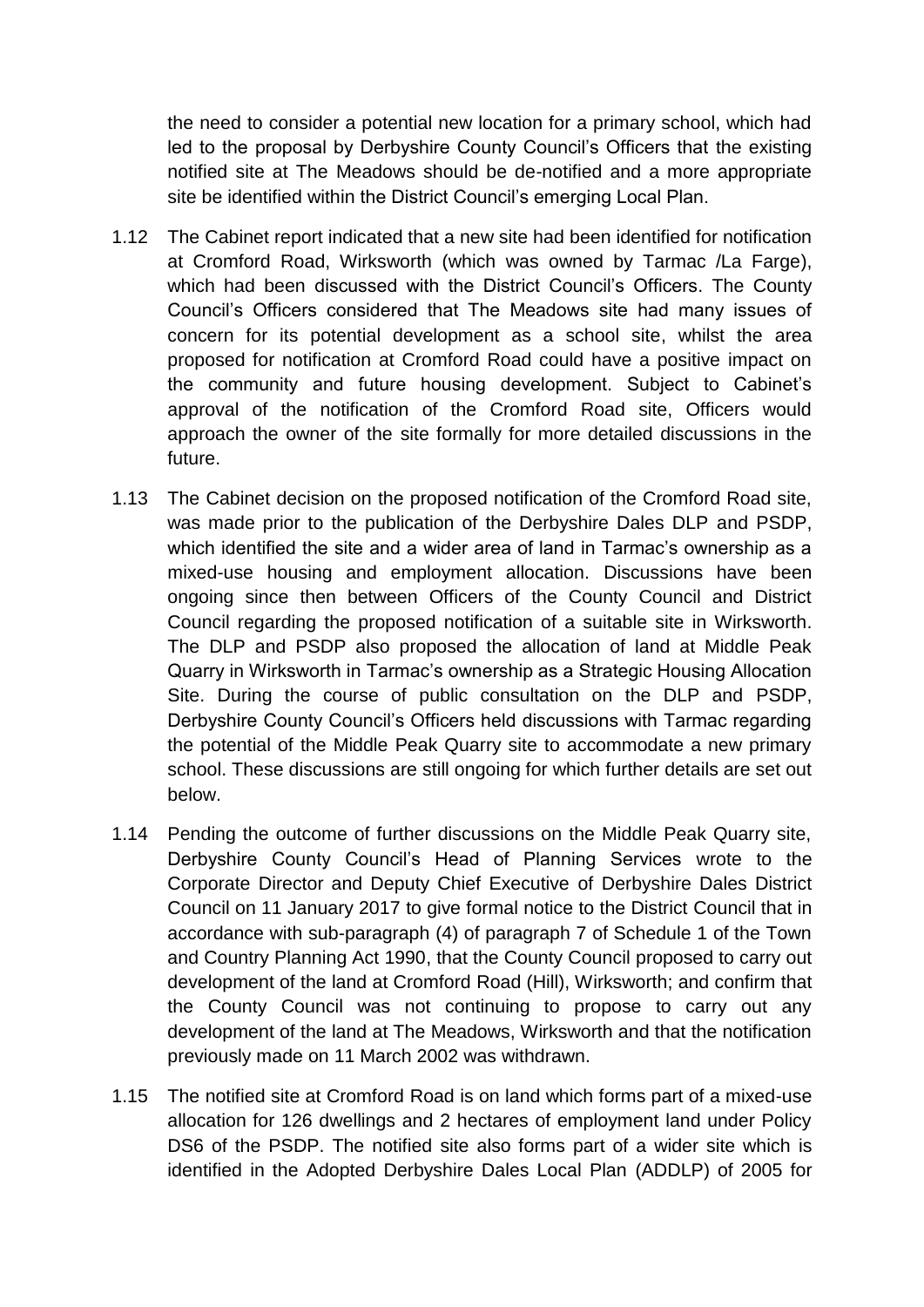'General Industrial and Business Development' under Policy EDT1 (c). The notified site is also covered by a much wider designation in the ADDLP as a Regionally Important Geological Sites (RIGS) covered by Policy NBE3 of the Local Plan.

- 1.16 In respect of the above, DCC's Officers are aware that the area of the notified site has been identified as a 'Potential Local Wildlife Site' by the Derbyshire Wildlife Trust (DWT) under the name 'Wirksworth Station Yard'. This essentially means that the area of the notified site has been drawn to DWT's attention as a possible Local Wildlife Site but that it is awaiting an assessment against their standard criteria. The broad description of the site by the DWT notes that the site has 'open mosaic habitats on previously developed land; invertebrate assemblage; and species rich grassland'.
- 1.17 In the context of the above, the notified site has no current formal status as a Local Wildlife Site that might otherwise preclude its development. However, should the Cromford Road site be developed for a school, careful consideration would need to be given to the detailed design and layout of the new school on the site to ensure that it caused no net loss of the habitat of the site and included compensatory new habitat on the site (where possible) for any lost and included other appropriate mitigation measures.
- 1.18 DCC's Officers are aware of Tarmac's concerns regarding the area of land which has been notified on the Cromford Road allocation and its potential environmental constraints referred to above, which could potentially have implications for siting the school elsewhere on the site that could impact on the viability and deliverability of the mixed housing and employment development. In this context, DCC's Children's Services Officers have commenced preparatory work with a view to seeking the approval of the County Council's Cabinet to carry out a public consultation exercise on the need for a new school in Wirksworth, including the potential de-notification of the Cromford Road site and notification of an alternative site for a new primary school on the Middle Peak Quarry site. Timescales for seeking Cabinet approval are dependent on the County Council's elections on 4 May 2017. In the meantime, however, the County Council's Officers have commenced evidence gathering work to support a report to Cabinet and potential public consultation exercise, which would involve discussions with Head Teachers of the infant and junior schools in Wirksworth.

#### Strategic Allocation Site at Middle Peak Quarry Wirksworth

1.19 Since the site at Middle Peak Quarry in Wirksworth was identified in the DLP as a strategic allocation for housing, DCC's Children's Services Officers have been in discussions with the District Council's Officers and Tarmac to explore the potential of the Middle Peak Quarry site to accommodate a new primary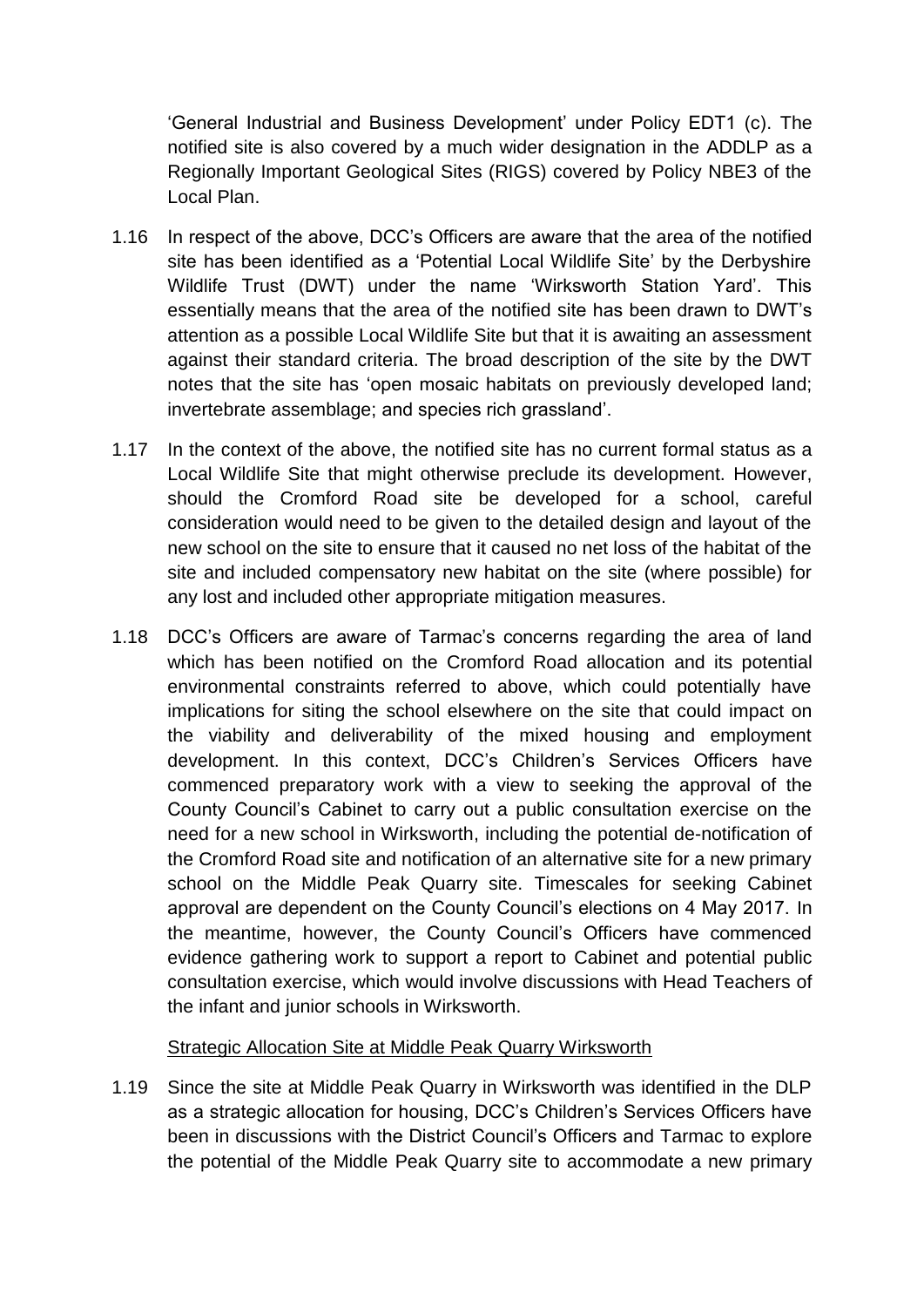school for Wirksworth. These discussions have focused on the potential broad location on the Middle Peak Quarry site for the new school, which would best serve the needs of the population of the town; timescales for the delivery of the housing site and the proposed school, particularly in the context of development costs and viability; and the financial commitment that Tarmac is making to the development of the site and how this would link with Derbyshire County Council's contributions to the delivery of the new school.

1.20 In February 2017, discussions took place between the County Council's Officers and Tarmac regarding an illustrative masterplan that Tarmac's consultants had produced showing the layout of the two strategic allocation sites at Cromford Road and Middle Peak Quarry. The masterplan identified an area of land on the south-western part of the Middle Peak Quarry site for a proposed primary school and associated playing fields. However, subsequent discussions also considered potential alternative locations for the school on either of the allocated sites including a location on the eastern part of the Middle Peak Quarry site adjacent to Cromford Road and the proposed new vehicular access to the site; and two locations on the Cromford Road strategic site – one on the area which has been notified by the County Council and another on land to the north-west of the site, identified on the masterplan as accommodating employment development. Discussions have continued between Derbyshire County Council's Officers and Tarmac on these potential locations for the primary school.

# **School Funding**

- 1.21 The County Council has a duty to secure sufficient school places and receives 'basic need' funding from the Department for Education (DfE) on an assessed need basis. It is the DfE position that growth in pupil numbers due to housing development should be funded from developer contributions rather than basic need. The Authority does aim in its discussions with planning authorities and housing developers to ensure that S106 contributions are triggered sufficiently early to allow new provision to be delivered before an overall shortage of places arises due to the housing development. In some cases, a combination of demographic growth and or S106 timing means that basic need funding is used to provide additional places in advance of the receipt of S106. The basic need funds are reimbursed once the S106 is received.
- 1.22 The County Council also receives an allocation of funds from the DfE to address condition problems in the maintained schools for which it is responsible for capital maintenance. In some cases, it is possible to combine some of these funds with S106 funding to ensure condition / improvements can be delivered as a single project along with S106 expansion. Combining funds in this way can be a cost effective way of achieving an investment.